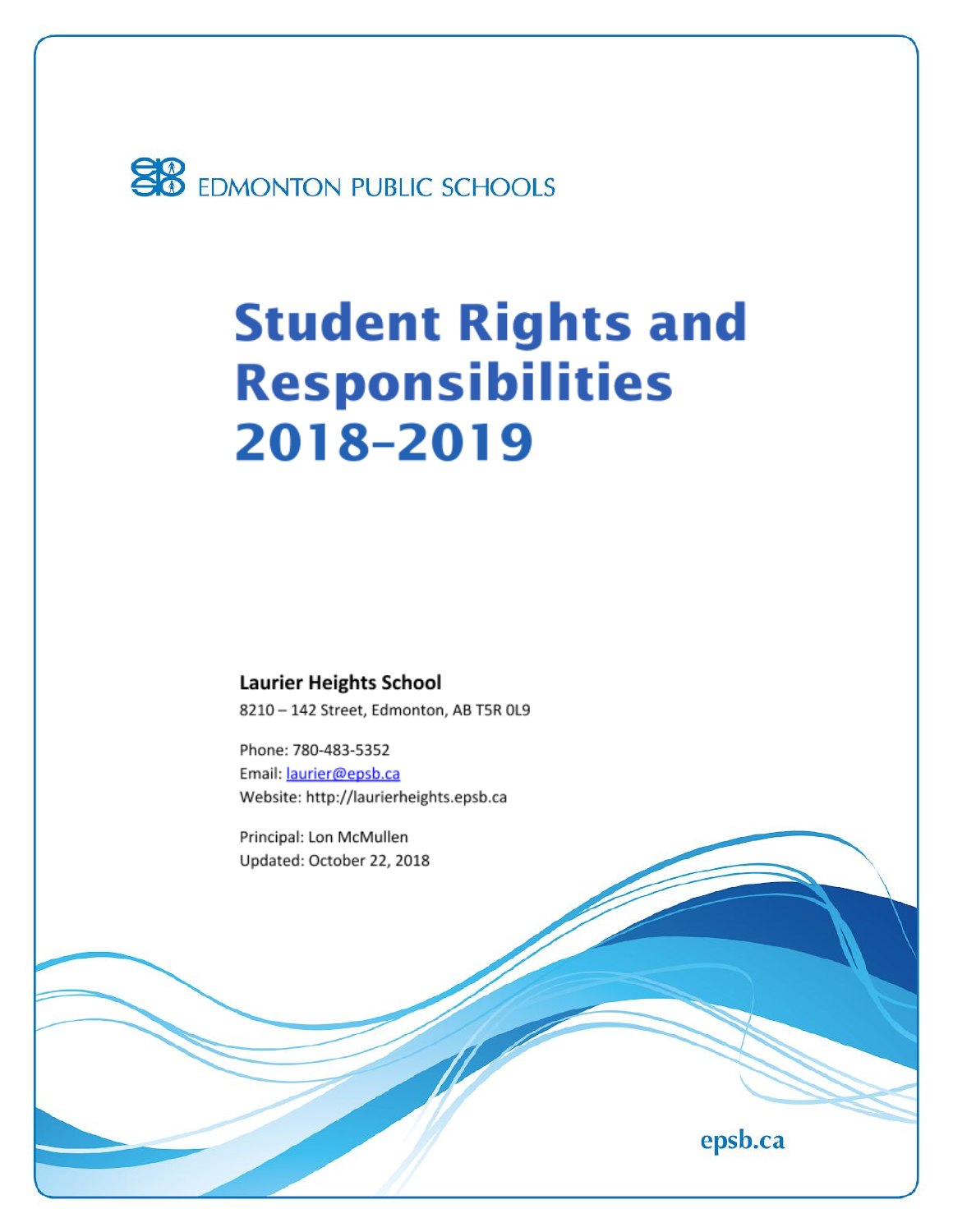

### Our Commitment to High Quality Learning Environments

At Edmonton Public Schools, we are deeply committed to the success and well-being of our students. Each student is entitled to a welcoming, inclusive, safe and healthy learning environment that supports high-quality learning, respects diversity, and nurtures a sense of belonging and a positive sense of self.

As a District, we have established clear behaviour expectations for all students, from Kindergarten to Grade 12. The expectations are outlined in the District's Student Behaviour and Conduct Policy which was developed in consultation with students, parents, staff and community members. The policy outlines the rights and responsibilities of students, our expectations for student conduct, and the potential responses when students demonstrate unacceptable behaviour.

Parental involvement in public education plays a vital role in promoting positive student behaviour. We are pleased that our ongoing partnership with families continues to make a difference for our schools and students.

By working together, we will ensure our students learn the importance of good character and conduct, and our schools will remain safe and secure places to learn and thrive.

Michell Aldeper

Michelle Draper

Board Chair

### Student Success and Safety—Our Highest Priorities

It is our shared responsibility to ensure that each student can learn and realize their potential within a safe and caring learning environment. In addition to teaching the necessary learning outcomes, our schools are places where students can develop the character and skills needed to become responsible, respectful, compassionate and successful citizens.

School staff use Board Policy [HG.BP—Student](https://www.epsb.ca/ourdistrict/policy/h/hg-bp/) Behaviour and Conduct as the basis for creating this **Student Rights and Responsibilities** document. This document is designed to communicate expectations, and balances the overarching rights and responsibilities that are communicated in our policy with the unique context of each school. The expectations and processes outlined in this document are implemented by principals in collaboration with school staff, parents and local communities.

Ensuring each student can thrive in a safe, productive and welcoming learning environment is essential to our work in improving student achievement and high school completion rates. By working together to promote positive attitudes and responsible, respectful behaviour in our schools, we believe students will receive the greatest benefit during their educational journey.

Darrel Robertson Superintendent of Schools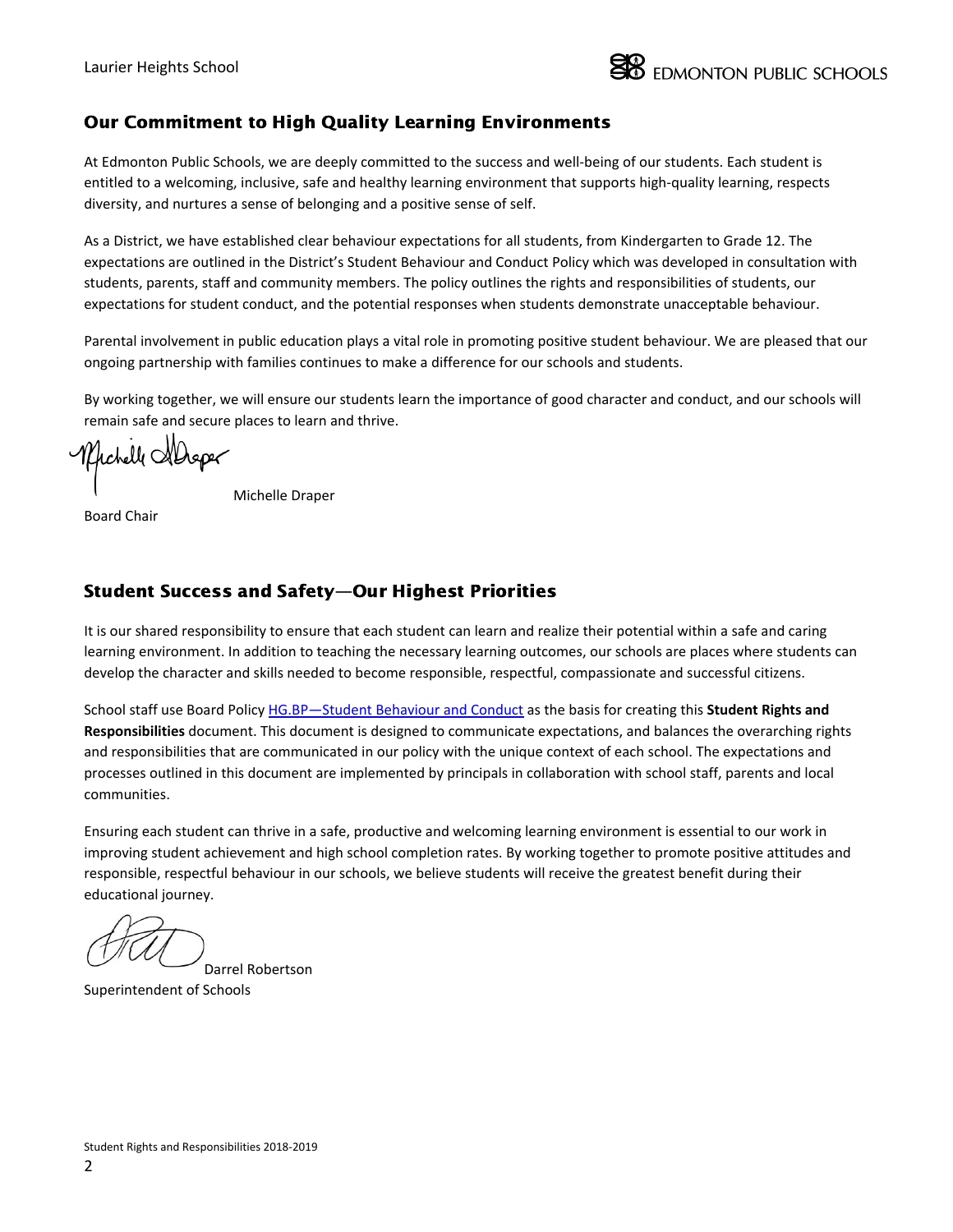# Supporting Student Success

Members of the Edmonton Public Schools community, including students, parents, staff and Trustees, have a shared responsibility to help students be successful in school. Safety and well-being is fundamental to our students thriving as learners, and experiencing success and fulfillment both at school and in their lives. This *Student Rights and Responsibilities* document has been created to communicate clear expectations for how our students are expected to behave in order to ensure they become the best students and citizens they can be.

### **Parents support their child's success and positive behaviour by:**

- taking an active role in their child's personal and academic success
- reviewing expectations outlined in this document with their child
- helping them to attend school regularly and to develop the skills required to meet the school's expectations
- encouraging and modelling collaborative, positive and respectful relationships with others in the school community
- working collaboratively with the school to resolve student conduct issues
- reporting to the school any circumstances which may impact student safety

### **Students are responsible for their behaviour and effort, and are expected to:**

- contribute to the development of a welcoming, caring, respectful and safe learning environment
- learn, practice and demonstrate positive personal and interpersonal skills and attributes
- use their abilities and talents to gain maximum learning benefit from their school experience
- attend school regularly and punctually
- be responsible for behaviour which impacts others in the school, whether or not the behaviour occurs within the school building or during the school day or by electronic means

#### **School staff will help your child succeed by:**

- providing a welcoming, caring, respectful and safe learning environment that respects diversity and fosters a sense of belonging
- ensuring that students and parents understand the school's expectations for student behaviour
- establishing supports and processes at the school to proactively guide positive student behaviour
- helping students develop and practice the skills and attributes to meet these expectations
- working with students, parents and other school staff to address behaviour concerns, including implementing appropriate responses to inappropriate student behaviour

To support a shared understanding of the language and intent of this document, refer to the [glossary](https://docs.google.com/document/d/17XNjzpVX82IahGh_pZllb5p2_56BzRTnteeoNjdejBk/edit?usp=sharing) for a definition of terms.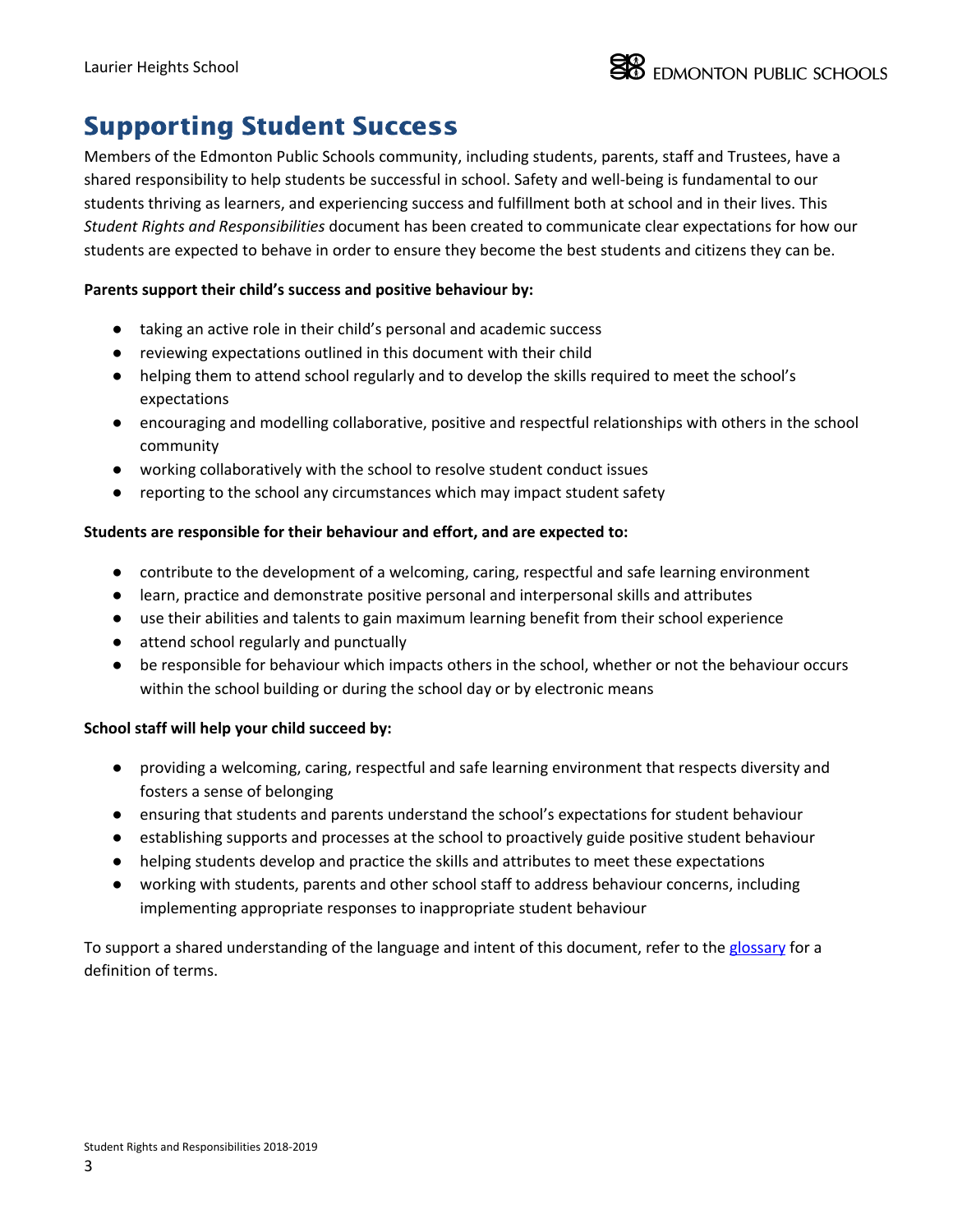# Our Belief and Commitment

At Laurier Heights School, we are committed to ensuring our school is a welcoming, caring, respectful and safe learning environment for all students. We will treat each other as we would like to be treated ourselves. Our goal is to help students become positive, productive citizens within and outside our school walls. Although staff focus on the positive, there are times when students will make inappropriate choices. When this happens, we will work with the student to help them learn from their mistake and repair any harm caused.

We believe in nurturing and developing independent, responsible and reflective 21st century learners. As educators, our duty is to empower our students and strengthen their academic and social well-being. Through relationship-building and student engagement, our focus is to address our student needs and assist them to gain self-confidence, compassion and skills which will assist them to explore the world with a sense of curiosity and imagination.

Cooperation and collaboration with our parent and community stakeholders is monumental in our students' educational journeys. Our staff and parent community work diligently to encourage our students to become ethical, engaged citizens who demonstrate the entrepreneurial spirit by involving themselves in various social, cultural, global and environmental campaigns. By instilling the passion in our students to become lifelong learners and leaders, they will become reflective thinkers who willingly and innovatively contribute to society.

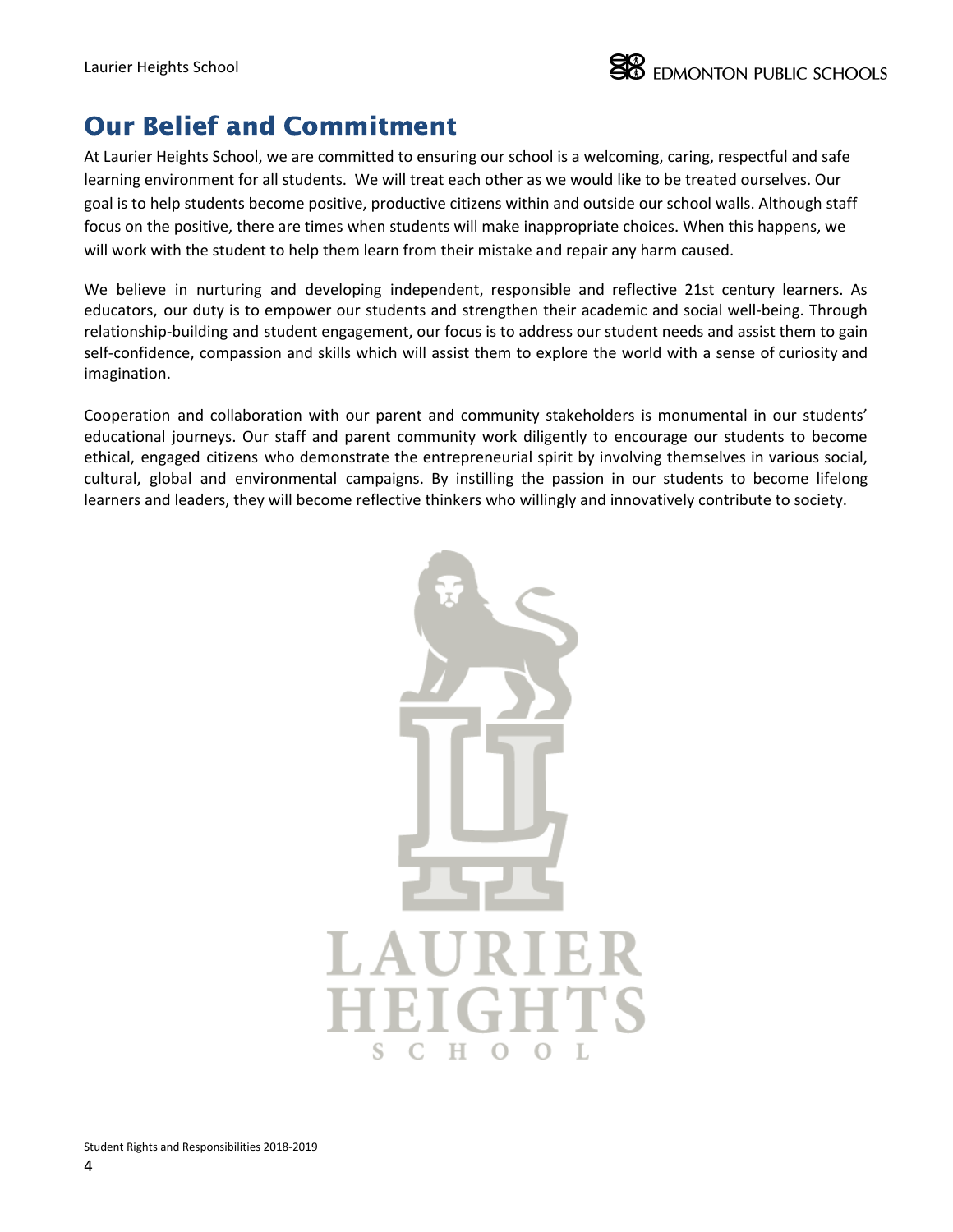# Rights and Responsibilities

Our school District recognizes the following fundamental rights and responsibilities:

All students have the right to be treated with dignity, respect and fairness by other staff and students.

All members of the Edmonton Public Schools community, including students, parents, staff and Trustees have a role and a shared responsibility to create and support welcoming, caring, respectful and safe learning environments.

Students and parents have a right to be informed about District and school expectations for student behaviour. To support this right, all schools' Student Rights and Responsibilities documents will be posted on SchoolZone and on school websites.

All members of our school community are expected to respect diversity and refrain from demonstrating any form of discrimination on the basis of race, religious beliefs, colour, gender, gender identity, gender expression, physical disability, mental disability, ancestry, place of origin, marital status, source of income, family status or sexual orientation.

These rights and responsibilities are communicated in the *Alberta Human Rights Act* and the *School Act* and are reinforced in District policies and regulations including [AE.BP—Welcoming,](https://www.epsb.ca/ourdistrict/policy/a/ae-bp/) Inclusive, Safe and Healthy Learning and Working [Environments,](https://www.epsb.ca/ourdistrict/policy/a/ae-bp/) [HG.BP—Student](https://www.epsb.ca/ourdistrict/policy/h/hg-bp/) Behaviour and Conduct, [HG.AR—Student](http://www.epsb.ca/ourdistrict/policy/h/hg-ar/) Behaviour and Conduct, and [HFA.AR—Sexual](https://www.epsb.ca/ourdistrict/policy/h/hfa-ar/) Orientation and Gender Identity which are available to the public.

### **LAURIER HEIGHTS STUDENT RIGHTS AND RESPONSIBILITIES:**

Students shall be provided with a learning environment that is free from physical, emotional, and social abuse.

In the event of student misbehavior, students and parents shall have the right to offer an explanation, and to be informed about consequences of misbehavior.

Students shall exercise their responsibilities to:

- Use their abilities and talents to gain maximum learning benefits from their school experiences.
- Contribute to a climate of mutual trust and respect conducive to effective learning, personal development, and social living.
- Attend school regularly and punctually.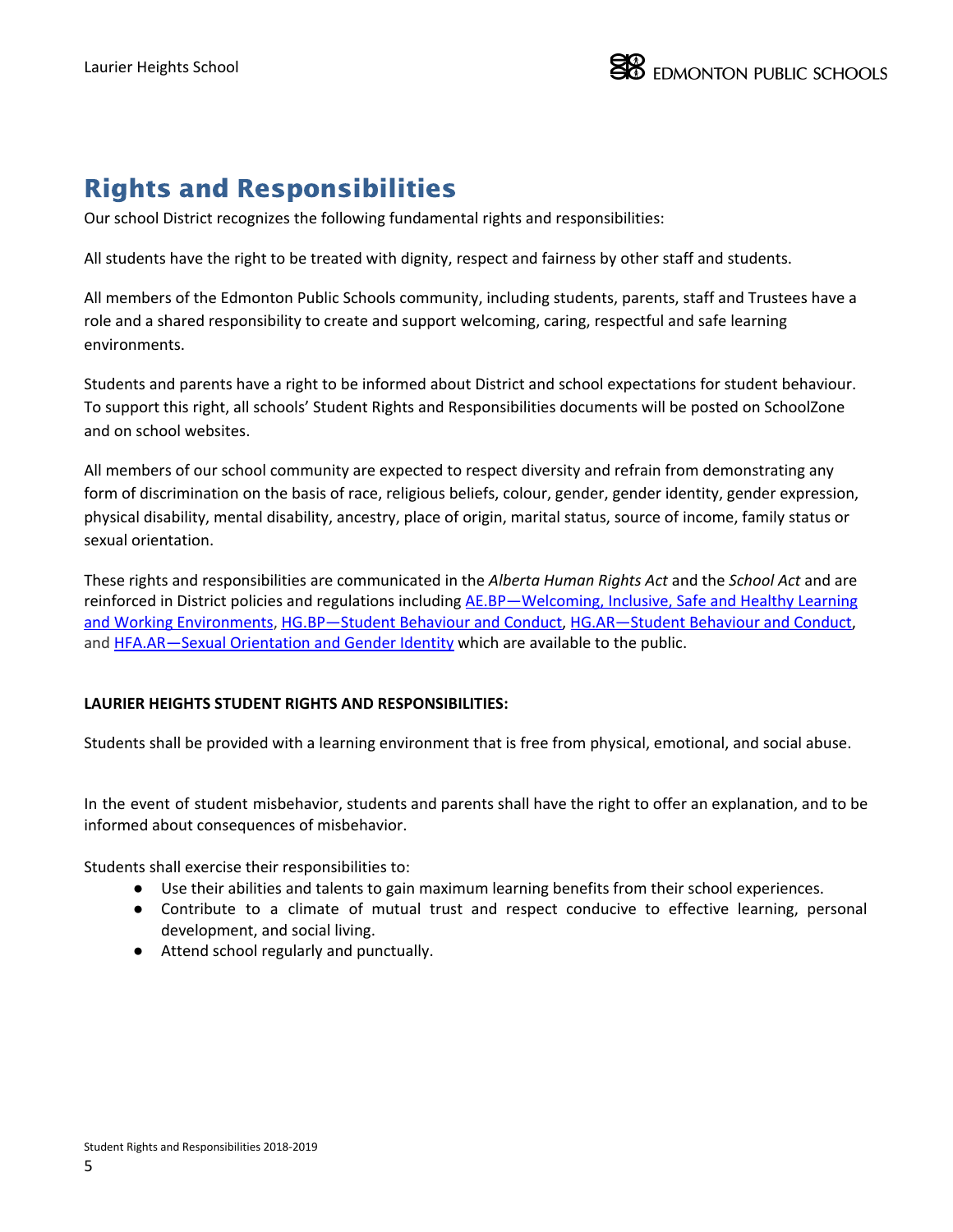# Student Behaviour Expectations

To ensure that Laurier Heights is a positive learning environment for everyone, all students are expected to comply with expectations set by our school District, as well as school rules which are in place for the benefit of all members of our school community.

Through Board Policy HG.BP—Student Behaviour and Conduct, the Board expects that students behave in accordance with Section 12 of the *School Act*. Section 12 states that students will conduct themselves so as to reasonably comply with the following Code of Conduct:

- be diligent in pursuing the student's studies;
- attend school regularly and punctually;
- co-operate fully with everyone authorized by the Board to provide education programs and other services;
- comply with rules of the school;
- account to the student's teachers for the student's conduct;
- respect the rights of others;
- ensure the student's conduct contributes to a welcoming, caring, respectful and safe learning environment that respects diversity and fosters a sense of belonging;
- refrain from, report and not tolerate bullying or bullying behaviour directed toward others in the school, whether or not it occurs within the school building, during the school day or by electronic means; and
- positively contribute to the student's school and community.

Furthermore, students are expected to:

- resolve conflict or seek assistance to resolve conflict in a peaceful, safe, and non-threatening manner that is conducive to learning and growth. Strategies for addressing conflict between students may include counselling, mediation, or forms of restorative practice;
- use school and personal technology appropriately and ethically; and
- ensure that they conduct themselves with academic integrity and refrain from and report all incidents of academic misconduct including, but not limited to, cheating and plagiarizing.

### **Student Dress Code**

At Edmonton Public Schools, students are expected to dress in a manner that reflects a positive sense of self within a welcoming, inclusive, safe and healthy learning environment. School expectations for student attire take into account a student's right to fairness, dignity and respect and will not discriminate against students based on race, gender, gender identity, gender expression, sexual orientation, ethnicity, religion, cultural observance, socio-economic status, or body type.

Dress code expectations will be implemented in a manner that empowers students to make decisions that promote a positive sense of self and contribute to a respectful learning environment.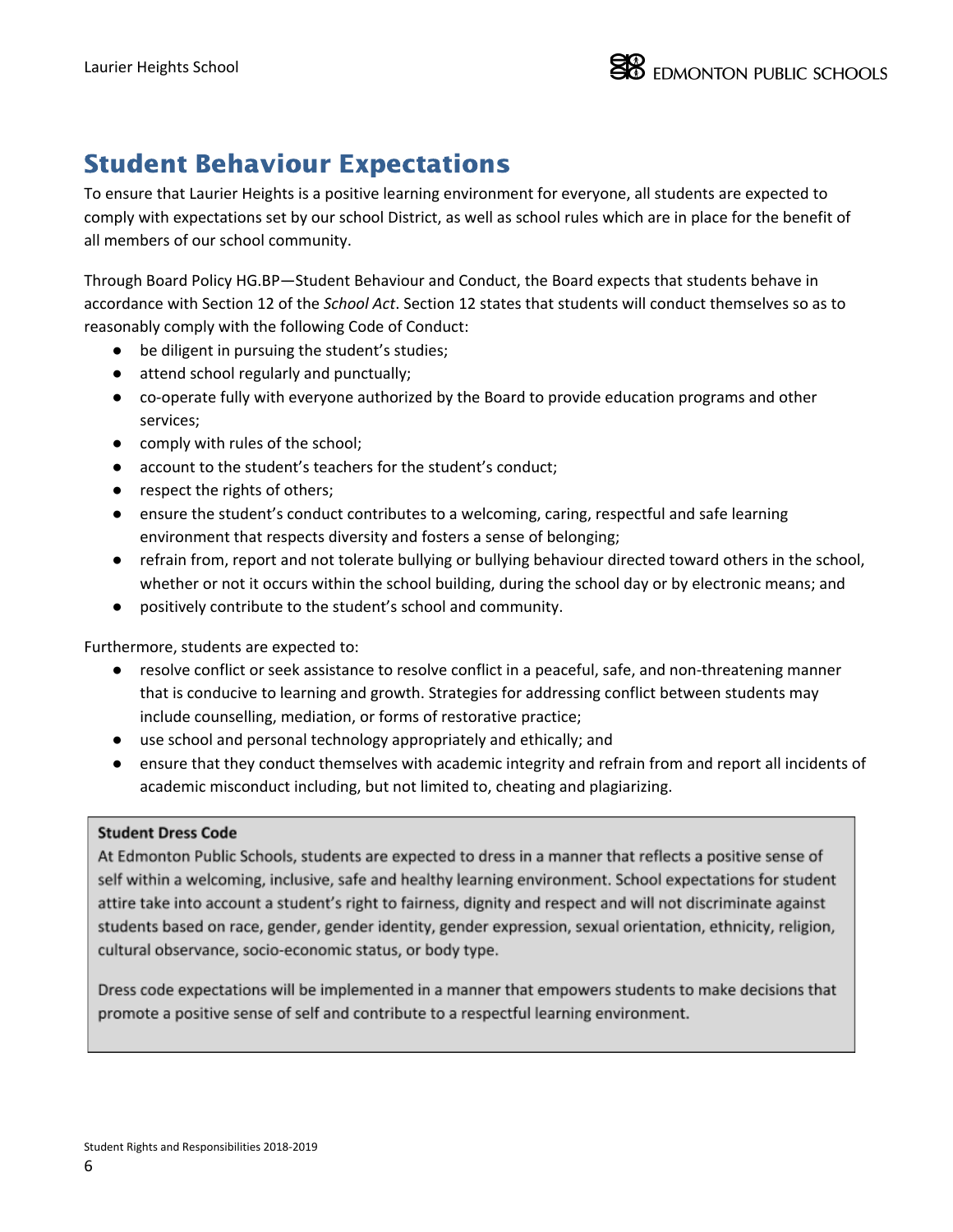#### Regular Attendance-It's the Law

Regular attendance is strongly linked to student academic success and a student's sense of belonging at school. The School Act reminds parents and students that students are expected to attend school and be punctual every day. Students are only considered to be excused from attending school if they must be away due to:

- sickness or other unavoidable cause
- the day being recognized as a religious holiday by the religious denomination that the child  $\bullet$ belongs to
- suspension or expulsion  $\bullet$
- an exemption from compulsory attendance granted by the Board for a defined period of time  $\bullet$

Students at Laurier Heights shall be responsible and accountable for their behaviour and conduct:

While involved in school-sponsored or related activities.

- While on school property:
	- o During any recess or lunch periods on or off school property.
	- o While traveling to and from school.
	- o Beyond the hours of school operation if the behaviour or conduct detrimentally affects the welfare of individual students
- Students shall show respect for:
	- o School authority
	- $\circ$  Others, regardless of race, religious beliefs, colour, gender, physical disability, mental disability, age, ancestry, place of origin, marital status, source of income, family status or sexual orientation
	- o School attendance and punctuality
	- o Work habits, assignments and homework
	- o All school property and the property of others
	- o Our District [Administrative](http://epsb.ca/ourdistrict/policy/i/igd-ar/) Regulation relating to alcohol, tobacco and cannabis.

If a student is absent from school, it is their responsibility to catch up on missed work.

This includes if a student goes on a holiday with family. Teachers are not responsible for providing work for students while they are away on a family vacation.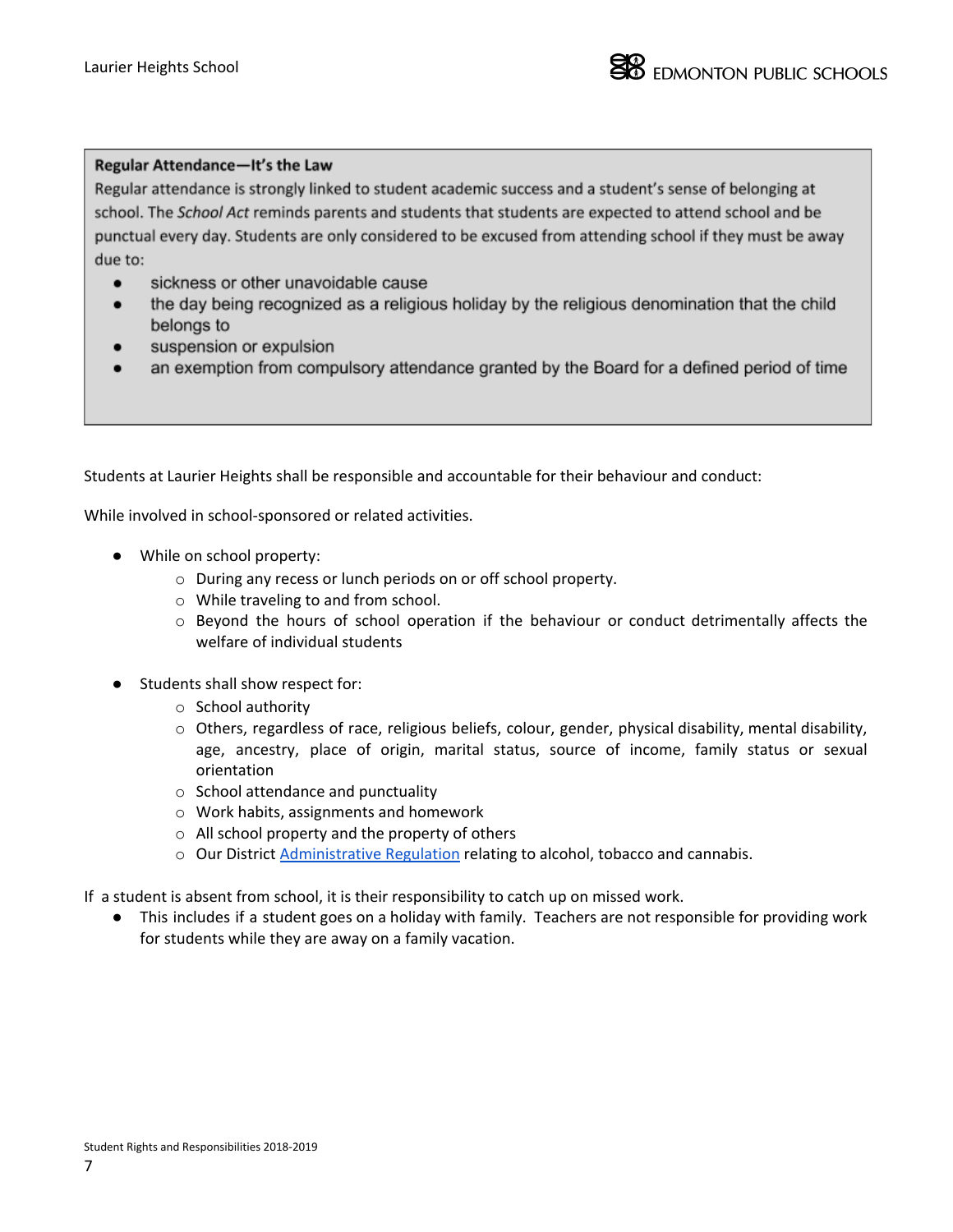#### **TECHNOLOGY AND COMPUTER USE**

Laurier Heights School offers a variety of technology-integrated learning experiences to students:

- Staff and students have access to computers utilizing programs and internet-based resources to accompany regular curricular activities.
- Full Wi-Fi access- students are encouraged to bring their own Wi-Fi capable devices to school to enhance their learning experience.
- All classrooms are equipped with interactive Smart boards and document cameras, which bring a new dimension of learning to the classrooms.
- Use of the Chrome books is through teacher guiding and instruction.
- Cell phones are to be used for research purposes and with teacher direction and permission.

Computers at Laurier Heights School are for educational purposes only and exist to support learning as well as to enhance instruction. We expect all computers will be used in a responsible, efficient, ethical and legal manner. Failure to comply with Laurier Heights User Agreement will result in the student being referred to an administrator. **An administrator, network administrator, or a classroom teacher reserves the right to cancel the user's privileges.**

**Prior to using technology in the school environment**, a parent and student signature is required on the **Responsible Use of Technology agreement**. Please be advised that the **INAPPROPRIATE** use of technology (I.E. Facebook, Twitter, & any other social media related sites) during instructional time will result with temporary confiscation of the student's device and a referral to administration. The device will then remain in the office for the duration of the day. The student may pick it up after school, once a parent has been notified. Furthermore, please be advised that the school is **not responsible for lost or stolen items**.

#### **School Network Expectations**

- The person in whose name the account is registered is responsible at all times for that account and is **responsible for knowing his/her account password.**
- **Users must not give passwords to other users.**

The user is responsible for knowing how to use his/her network account and proper file management.

- All computers are to be used in a responsible, efficient, ethical, and legal manner. **The network administrator has access to all user accounts and random checks of content will be made throughout the year.**
- **●** Violation of the privacy of others will result in disciplinary action.
- Abuse of computer equipment will result in disciplinary action.
- Material in files must be current and related to school work.
- Equipment shall not be moved or altered in any way.
- **Students must obtain permission from a teacher before printing any material.**

#### **Internet Use**

● The internet will be used for assigned research projects only.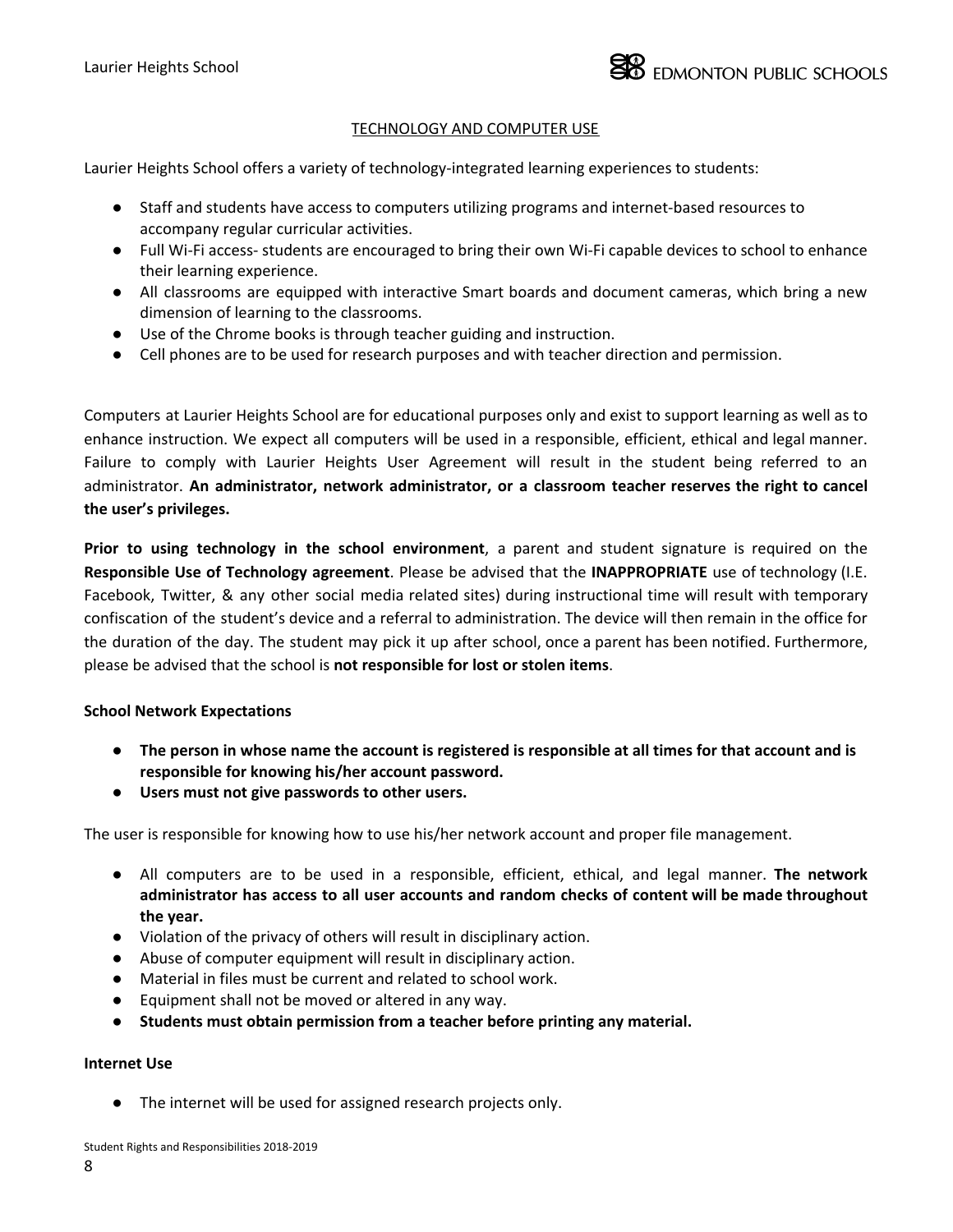

- **● Absolutely no downloading of software, accessing chat lines, e-mail, or inappropriate sites.**
- Students may copy/paste pictures and/or text found on the internet only where a teacher has given permission.
- Absolutely no printing directly from internet sources.
- Proper citation of internet sites must be used at all times.

## Unacceptable Behaviour

Any behaviour which disrupts the educational atmosphere of the school or which interferes with the rights of others to learn, to be respected or to feel safe is unacceptable. Edmonton Public Schools' policy on student behaviour and conduct outlines the following:

Students are accountable for their behaviour whether or not it occurs on school property or within the school day. When behaviour that occurs off school property, or outside of regular school hours, threatens the safety or well-being of individuals within the school community or disrupts the learning environment, school administrators may apply consequences for the behaviour.

Examples of unacceptable behaviour include, but are not limited to:

- 1. behaviours that interfere with the learning of others and/or the school environment
- 2. behaviours that create unsafe conditions
- 3. acts of bullying, harassment, threats, or intimidations whether it be in person, indirectly, or by electronic means
- 4. physical violence
- 5. retribution against any person who has intervened to prevent or report bullying or any other incident or safety concern
- 6. possession, use or distribution of substances restricted by federal, provincial, municipal, District or school authorities
- 7. any illegal activity such as:
	- a. possession, use or distribution of illegal substances
	- b. possession of a weapon or use of a weapon (or replica) to threaten, intimidate or harm others
	- c. possession, use, display, or distribution of offensive messages, videos or images
	- d. theft or possession of stolen property
- 8. any breach of rules and expectations established by District administrative regulations or a school-based code of conduct
- 9. failure to comply with Section 12 of the *School Act.*

At Laurier Heights, we are committed to ensuring that our school is a safe and productive learning environment. Where necessary, interventions or disciplinary action may be used to address unacceptable behaviour by students.

Parents are considered partners in the education of our children and as such, will be consulted immediately if low-key discipline measures are not working or if a serious incident occurs. Important-rules to discuss with your child: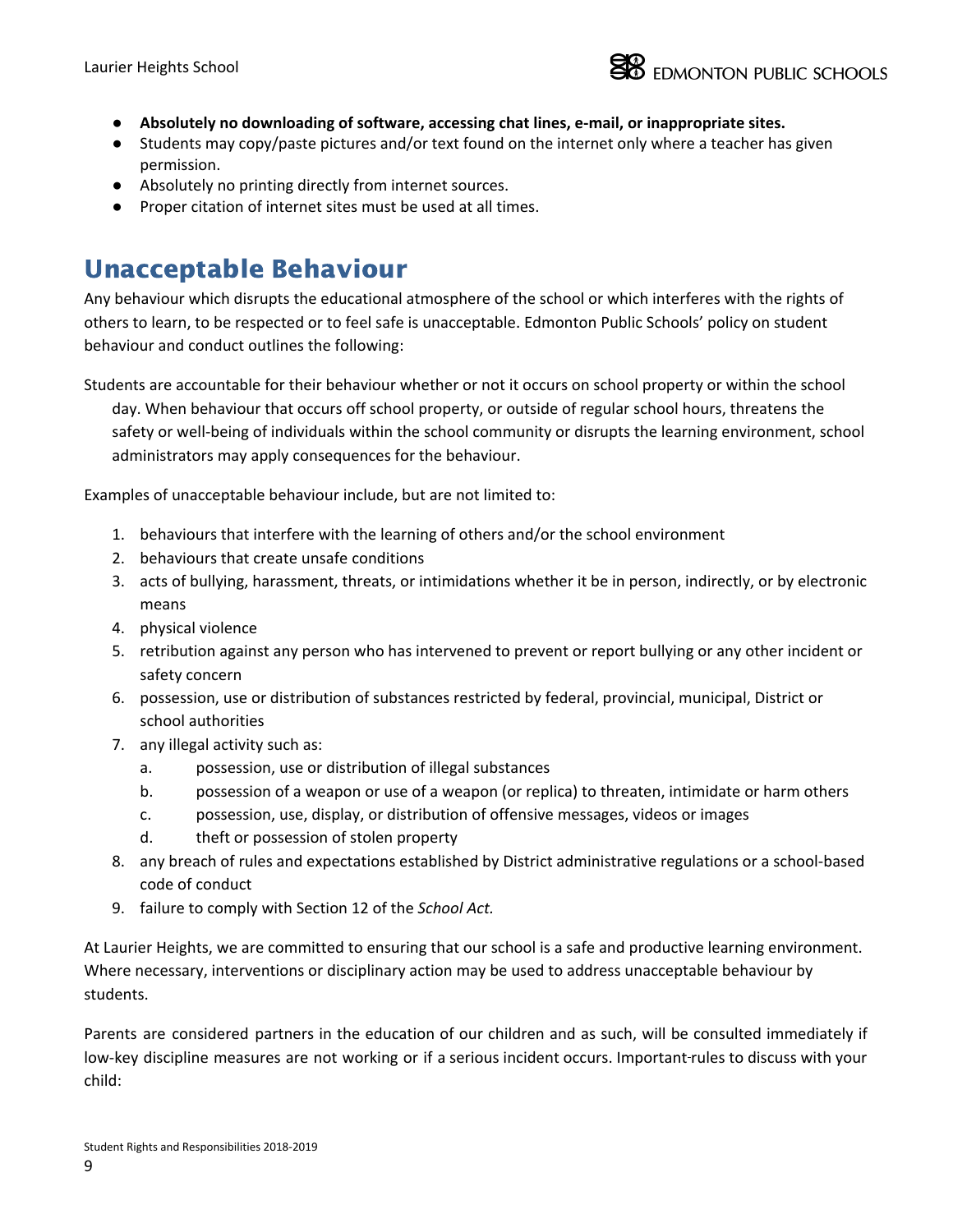- Smoking by students is prohibited on or near school property, within sight of the school, near school bus stops, and at school sponsored activities, on or off campus.
- Consumption of alcohol, drugs or by students is prohibited.
- Students are not to use, be under the influence of, or distributing drugs.
- Students are not to harass, assault, threaten to assault or harm others, or arrange, or threaten to arrange, the assault of others.
- Students are not to encourage or invite students from other schools to visit Laurier Heights School.

### **Bullying and Conflict**

Bullying is defined in the School Act as repeated and hostile or demeaning behaviour by an individual in the school community where the behaviour is intended to cause harm, fear or distress to one or more other individuals in the school community, including psychological harm or harm to an individual's reputation. Bullying also includes the distribution of an intimate image of another person knowing that the person depicted in the image did not consent to the distribution, or being reckless as to whether or not that person consented to the distribution.

Bullying can take different forms:

- physical (e.g., pushing, hitting)  $\bullet$
- verbal (e.g., name-calling, threats)
- social (e.g., exclusion, rumours)
- electronic (e.g., using technology to harass or threaten)

Conflict occurs when there is a breakdown in relationships between individuals that results from a disagreement or misunderstanding. While conflicts may require adult intervention, they are considered to be a natural part of how students learn to navigate relationships.

All students are expected to refrain from, report and not tolerate bullying or bullying behaviour directed toward others in the school, whether or not it occurs within the school building, during the school day or by electronic means. Students are also expected to resolve conflict or seek assistance to resolve conflict in a peaceful, safe, and non-threatening manner that is conducive to learning and growth. School staff can help address conflict between students using strategies that may include counselling, mediation, consequences and/or forms of restorative practice.

### **STUDENT CONDUCT, EXPECTATIONS AND BEHAVIORAL PRACTICES AT LAURIER HEIGHTS**

Laurier Heights School expectations, and practices are consistent with the Edmonton Public Schools policy. Our school is a place of learning and a workplace for approximately 500 people. At all times, students are expected to be responsible, engaged in learning, and contribute to a positive school climate that promotes a feeling of respect for self, others, and property.

When incidents of inappropriate behaviour occur, each incident is dealt with individually. Discipline is progressive, most often beginning with low-key warnings. Consequences may be applied while parents, students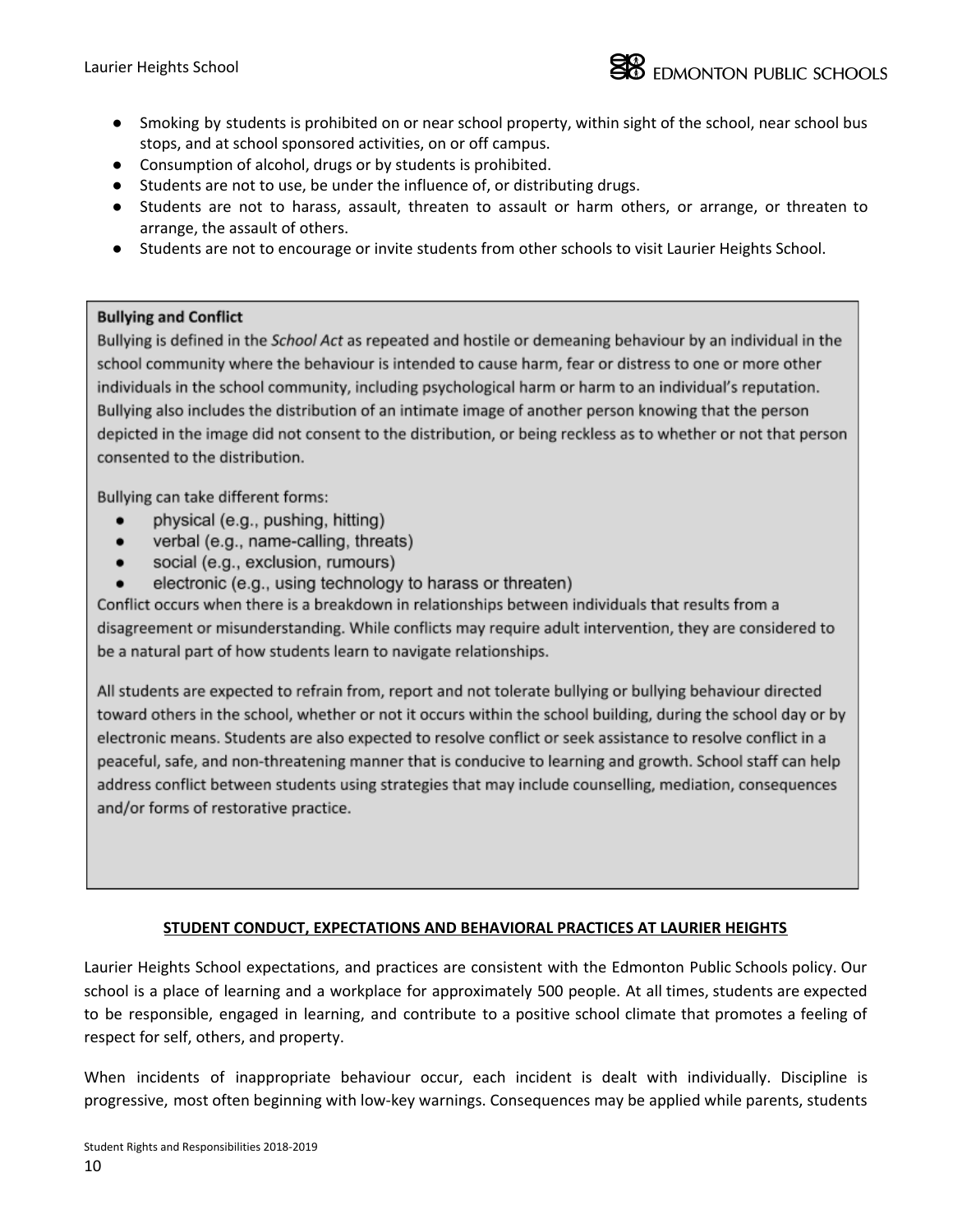and staff are considering restorative actions. For serious incidences, or if a particular inappropriate behaviour persists, consequences might include out-of-school suspensions, and/or recommendations for expulsion from school.

# School Responses to Unacceptable Behaviour

If students fail to meet classroom, school or District expectations, a range of responses or consequences may be put in place to address unacceptable behaviour. Edmonton Public Schools' policy outlines the following:

Unacceptable behaviour may be grounds for disciplinary action which provides the student with an opportunity for critical learning and reflection in the areas of personal accountability and responsibility, the development of empathy, as well as communication, conflict resolution, and social skills development.

The specific circumstances of the situation and of the student are taken into account when determining appropriate responses to unacceptable behaviour.

When a student engages in unacceptable behaviour, consequences may include, but are not limited to:

- temporary assignment of a student to an alternate supervised area within the school
- temporary assignment of a student to an alternate learning location
- short term removal of privileges
- interventions such as positive behaviour supports, contracts, counselling, restorative practices
- replacement or reimbursement for loss of or damage to property
- in-school or out-of-school suspension
- referral to Attendance Board
- recommendation for expulsion

Students are expected to cooperate with investigations by school administration. When contemplating and conducting a reasonable search of student property (including electronic devices), school administration must balance a student's reduced expectation of privacy in relation to school matters, with the need to provide a welcoming, caring, respectful and safe learning environment that respects diversity and fosters a sense of belonging for students and staff.

In addition to the above, at Laurier Heights School, failure to meet the expectations for behaviour and conduct may result in any of the following responses:

- Problem solving, monitoring or reviewing behaviour expectation with student and reprimand.
- Parental involvement.
- Behaviour contract with student.
- Involvement of police.